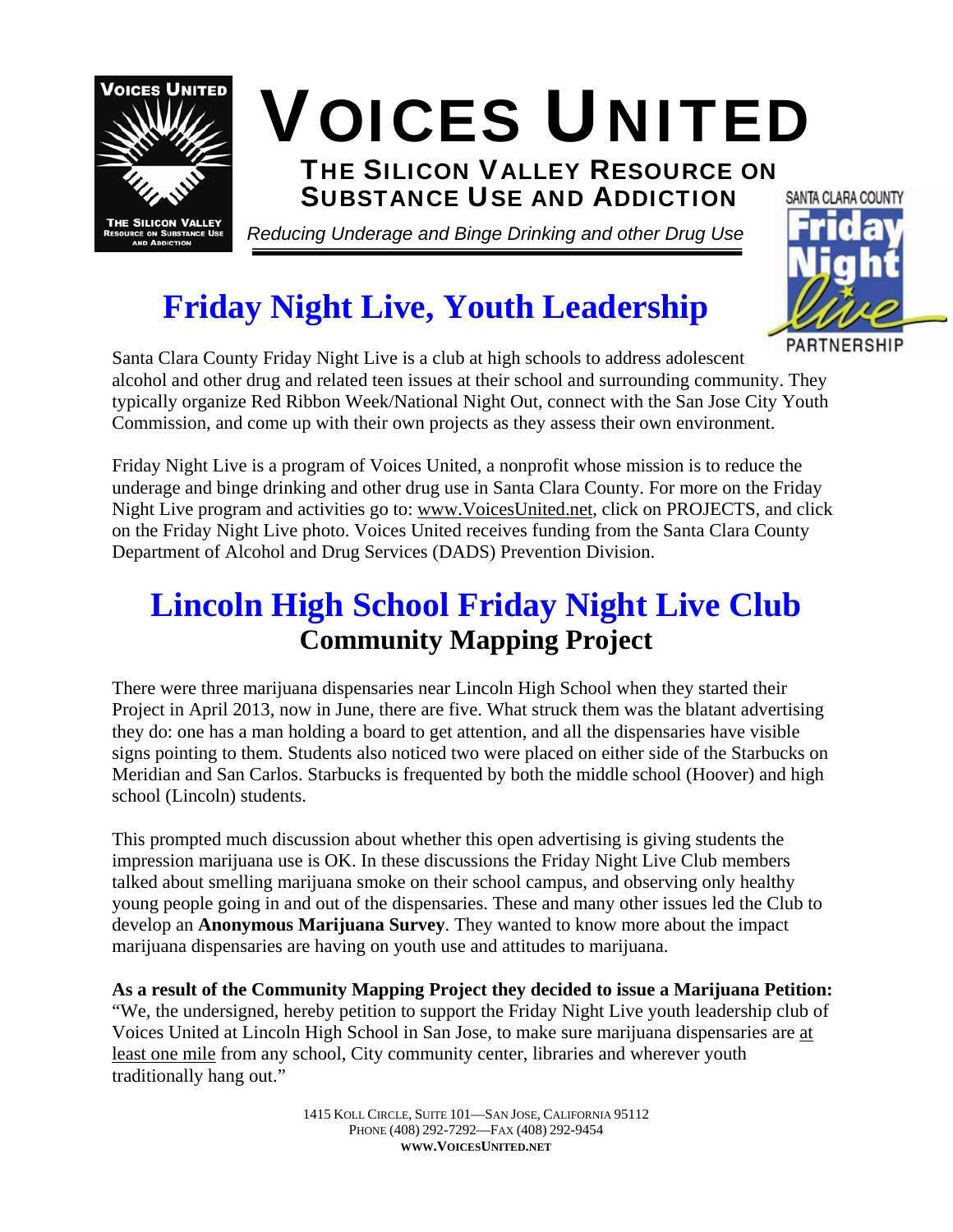# **Anonymous Marijuana Survey**

| 1) Have you smelled marijuana smoke at school? ___Yes, ___No                                                                                                                                                                                                                                                                                                  |
|---------------------------------------------------------------------------------------------------------------------------------------------------------------------------------------------------------------------------------------------------------------------------------------------------------------------------------------------------------------|
| 2) What percent of students at Lincoln do you believe use marijuana?                                                                                                                                                                                                                                                                                          |
| 3) Have you ever or do you currently use marijuana (in any form)? ___Yes, ___ No<br>If yes, how often do you use it? Circle which one applies:<br>More than 5 times a month Once a week more than 3 times a week<br>Once a month                                                                                                                              |
| 4) How difficult is it for teens to obtain marijuana? Circle which one applies:<br>Very difficult<br>Difficult<br>Easy Really easy                                                                                                                                                                                                                            |
| 5) In your opinion, at what age do most teens start using marijuana? ____________                                                                                                                                                                                                                                                                             |
| 6) Are you aware that there are 3 marijuana dispensaries near Lincoln? ___Yes, ___ No                                                                                                                                                                                                                                                                         |
| 7) Do students get their marijuana from:<br>a) those 3 marijuana dispensaries? ___Yes, ___No ____Don't Know<br>b) people who buy it at those 3 marijuana dispensaries? ___Yes, ___ No<br>c) family members? ___Yes, ___ No<br>d) friends? $Yes$ , $No$                                                                                                        |
| 8) Have you noticed the kinds of people that frequent the marijuana dispensaries?<br>$Yes,$ No<br>a) Are they sick people? ___Yes, ___ No<br>b) Are they young healthy looking people, $18 - 25$ years old? ___Yes, ___ No<br>c) Other: $\qquad \qquad$                                                                                                       |
| 9) Have you noticed the guy with the board advertising one of the marijuana dispensaries<br>across from the Starbucks on Meridian, and the green crosses near the others? Fes, Fes, and<br>N <sub>0</sub><br>a) Does it make you think about marijuana more? ___Yes, ___ No<br>b) Does it make you feel using marijuana at your age is OK now? ___Yes, ___ No |
| c) No opinion                                                                                                                                                                                                                                                                                                                                                 |

### **10) Do you live in a household where the adults smoke marijuana? \_\_\_Yes, \_\_\_ No**



 $\overline{\phantom{a}}$ *receives funds from the Santa Clara County Department of Alcohol and Drug Services,*  $C_{\text{max}}$   $E^{-1}$  and  $V^{-1}$  if  $V^{-1}$  is a suite  $d^{-1}$  if  $l-1$ Santa Clara County Friday Night Live, a youth leadership program of Voices United, *Prevention Division: www.sccdads.org*